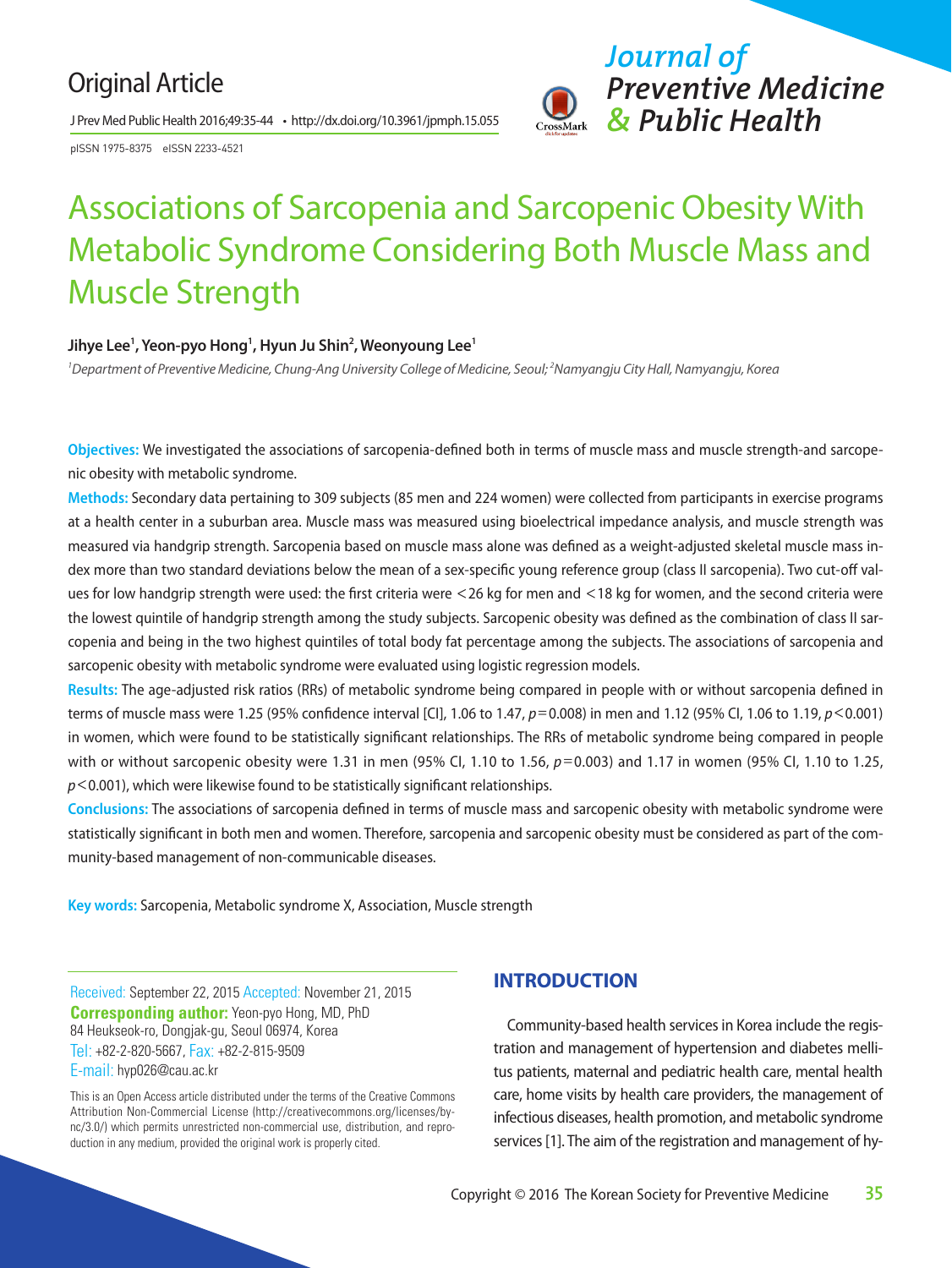Journal of **Preventive Medicine** & Public Health

pertension and diabetes mellitus patients is to reduce mortality by increasing the control rate of hypertension and diabetes [2]. However, the hypertension control rate in Korea has been at a standstill since 2007 [3]. The hypertension control rate is highest among patients in their fifties, and decreases in patients in their sixties or older [4]. According to the most recent annual report on causes of death in Korea, the mortality rate of hypertension-related disease showed no appreciable changes in 2013 [5]. However, it increases rapidly in patients over 70 years of age, and sarcopenia is thought to be a reason for the pattern of increased mortality observed in this age group [6].

Sarcopenia refers to the progressive loss of muscle mass with increasing age [7]. The most important cause of sarcopenia is the loss of muscle mass that occurs during the aging process [8]. Muscle mass is constant from the ages of 25 to 40 years, but decreases by approximately 25% between the ages of 40 and 75 years [9]. Sarcopenia inhibits physical activity, threatens the ability of individuals to lead independent daily lives, and causes death [10]. In particular, the loss of appetite, which is accompanied by decreased physical activity, can cause nutritional deficiencies and accelerate the loss of skeletal muscle mass [11]. Sarcopenic obesity refers to elevated body fat mass combined with reduced muscle mass [12].

Sarcopenia will become increasingly prevalent as the elderly population increases worldwide [13]. The impacts of sarcopenia include increased morbidity [14], disability [15], health management costs [16], and mortality [17]. Sarcopenia and sarcopenic obesity contribute to increasing mortality in that they increase the risk of metabolic syndrome and cardiovascular disease [18]. Since skeletal muscles are primary sites for glucose uptake and deposition [19], sarcopenia increases insulin resistance, thereby progressively inducing diabetes and metabolic syndrome [20]. In addition, the myokines secreted in skeletal muscles impact the adipokines secreted in adipose tissue, working to prevent insulin resistance [21]. For these reasons, increasing the whole-body muscle mass improves insulin sensitivity [22]. Furthermore, sarcopenia makes arteries stiff and can cause hypertension [23].

The social cost of sarcopenia in the US was estimated at 18.5 billion US dollars in 2000 [16], making the further study of sarcopenia necessary. No clinical definition of sarcopenia or agreement regarding the diagnostic criteria currently exists, it is not included in the International Classification of Disease 9th revision, and no treatment guidelines have been published [8]. The European Working Group on Sarcopenia in Older People (EWG-

SOP) defined sarcopenia as low muscle mass in combination with low muscle strength or low physical performance. However, in the most studies, sarcopenia has been defined only as low muscle mass [15,24]. Although no standard diagnostic criteria exist, the Asian Working Group has suggested that the cut-off values for low muscle strength should be <26 kg in men and <18 kg in women [25]. However, the Asian Working Group has also used the lowest quintile of handgrip strength among subjects, meaning that the cut-off values for low muscle strength are not clearly defined.

In the previous study in the US, sarcopenia among both obese and non-obese subjects was found to increase insulin resistance significantly in both men and women [26]. In a study conducted in the Korean population, sarcopenia was found to be related with metabolic syndrome in non-obese subjects [27]. In another study conducted in the Korean population, sarcopenic obesity was found to significantly increase the risk of metabolic syndrome [28]. However, those studies only investigated muscle mass, not muscle strength. Increasing muscle mass does not improve mobility unless muscle strength also increases [29]. The EWGSOP has suggested that only considering muscle mass is not recommended, and that muscle strength should also be considered because muscle mass and muscle strength do not have a linear relationship [8]. It is necessary to evaluate the association between sarcopenia and metabolic syndrome considering both muscle mass and muscle strength. Our study evaluated the associations of sarcopenia and sarcopenic obesity with metabolic syndrome in a suburban area, based on an assessment of both muscle mass and muscle strength.

## **METHODS**

#### **Study Population**

We used secondary data from a suburban health center that runs a nutrition education program and an exercise program as part of the registration and management of hypertension and diabetes mellitus patients. The data were collected from 309 subjects (85 men and 224 women) who were at least 40 years old before they started a voluntary exercise program, among a total of 1120 civilians who participated in a nutrition education program. Bioelectrical impedance analysis (BIA) and hand grip strength data were collected. In order to calculate the cut-off values for sarcopenia, data were collected from a young reference group composed of volunteer health counselors at the health center (aged 18 to 40 years; 273 subjects;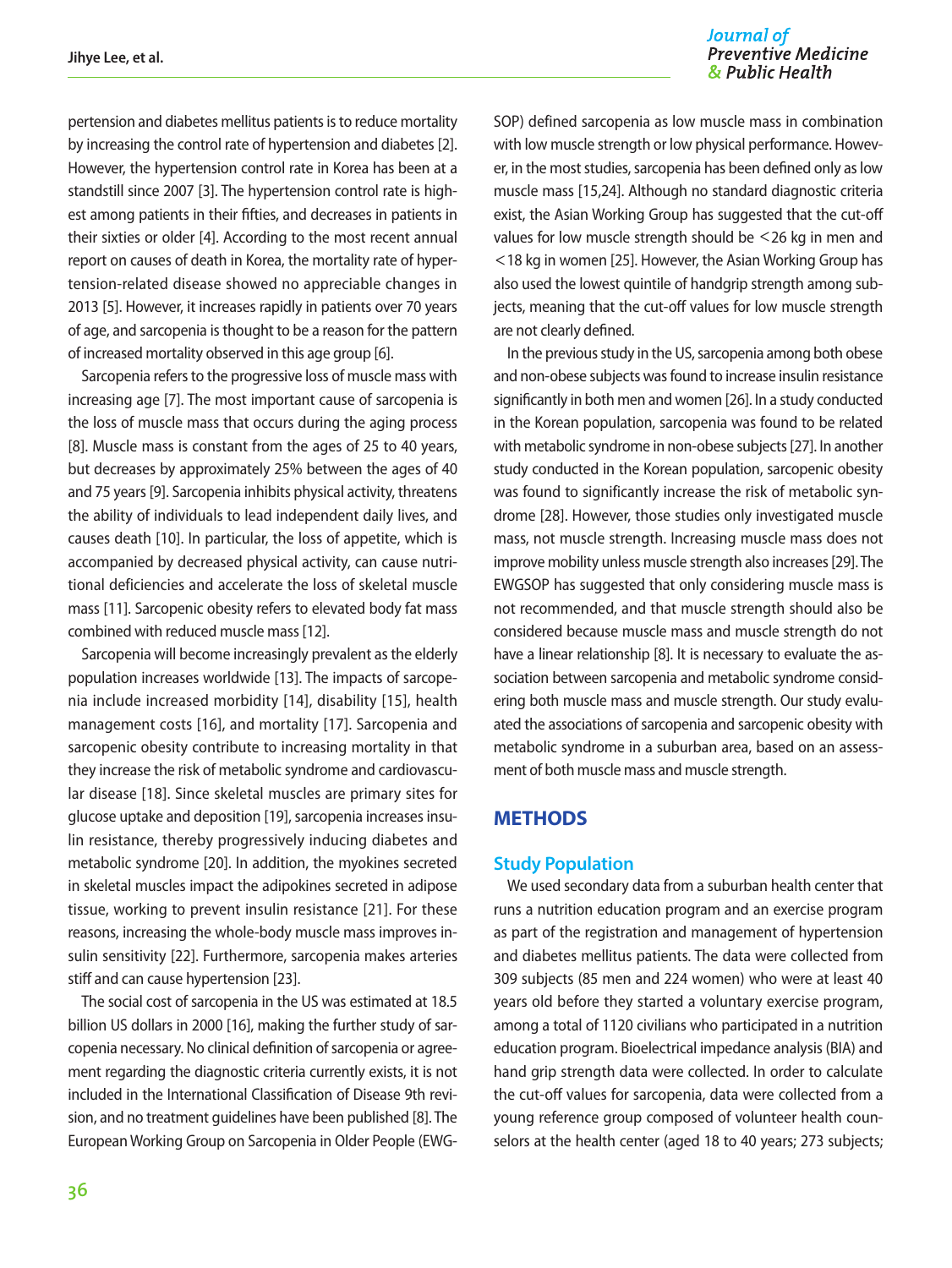157 men, 116 women). We used data collected from January 2013 to July 2015. The Chung-Ang University institutional review board (IRB) approved this study protocol (IRB no. 1041078- 201505-HRBM-090-01).

#### **Anthropometric Measurements**

In the young reference group, BIA, height, and body weight were measured, whereas BIA and body weight were measured in the older adults. Body weight and height were measured with the subjects dressed in light clothing and barefoot. Body mass index was defined as weight (kg) divided by height squared ( $m^2$ ). BIA was performed using the Inbody system (Inbody 720, Biospace, Seoul, Korea) with an operating frequency of 50 kHz at 800 μA. The study subjects stood upright with their arms abducted apart from their trunk and legs slightly spread. Skeletal muscle mass was calculated using the BIA equation used in a previous study [30]

SM  $(kg) = [0.401 \times (height^2/resistance) + (3.825 \times gender) (0.071 \times aq) + 5.102$ , where height is in cm and resistance is in ohms. The gender was zero for the women, and one for the men. The height-adjusted skeletal mass index (SMI) was calculated by dividing by height squared  $(m^2)$  [31], and the weightadjusted SMI was calculated by dividing by weight (kg) and multiplying by 100 [15]. Since muscle mass does not change significantly from 18 to 40 years of age [9], sarcopenia was defined with reference to this age group. Class I sarcopenia was defined as a weight-adjusted SMI between one and two standard deviations below the mean of the gender-specific young reference group [32]. Class II sarcopenia was defined as a weight-adjusted SMI more than two standard deviations below the mean of the gender-specific young reference group. Sarcopenic obesity was defined as weight-adjusted class II sarcopenia in combination with being in the two highest quintiles of total body fat percentage, corresponding to the criteria used by Zoico et al. [12].

Muscle strength was evaluated by hand grip strength using a grip strength dynamometer (Biospace, Seoul, Korea) [8]. The grip strength dynamometer was capable of measuring from 5 kg to 100 kg in intervals of 0.1 kg. One investigator measured all subjects with the same machine. The subjects stood upright, holding the dynamometer with maximum force. All measurement was measured twice in both hands, and the highest of the four values was selected. The Asian Working Group has suggested that low muscle strength be defined as <26 kg for men and <18 kg for women [25]. Our study used these values. Another cut-off value of low muscle strength used by the Asian Working Group is the lowest quintile of muscle strength among study subjects. We also used this criterion.

#### **Definition of Metabolic Syndrome**

Metabolic syndrome was defined following the criteria outlined by the National Cholesterol Education Program Adult Treatment Panel III. Subjects with three or more of the following five criteria were regarded as having metabolic syndrome: i) central obesity (waist circumference cut-off values of  $\geq$ 90 cm for men and ≥85 cm for women), ii) hypertriglyceridemia (triglycerides  $\geq$  150 mg/dL or use of triglyceride-lowering medication), iii) hypo-high-density lipoprotein cholesterolemia (<40 mg/dL for men, <50 mg/dL for women), iv) hypertension (systolic blood pressure ≥130 mmHg or diastolic blood pressure ≥85 mmHg, or the use of antihypertensive medication), and v) dysglycemia (fasting plasma glucose  $\geq$  100 mg/dL, the use of anti-hyperglycemic medication, or previously diagnosed type 2 diabetes) [33].

### **Table 1.** Characteristics and anthropometric data of the young reference group<sup>1</sup>

| <b>Characteristic</b>                                                 | Young reference group            |                 |  |
|-----------------------------------------------------------------------|----------------------------------|-----------------|--|
|                                                                       | Men (n = 157)<br>Women $(n=116)$ |                 |  |
| Age $(y)$                                                             | $25.5 \pm 2.9$                   | $26.1 \pm 4.6$  |  |
| Weight (kg)                                                           | 74.5±10.5                        | $54.3 \pm 6.9$  |  |
| Height (cm)                                                           | $175.6 \pm 5.3$                  | $161.9 \pm 4.6$ |  |
| Waist circumference (cm)                                              | $92.8 \pm 63.4$                  | $73.0 \pm 6.0$  |  |
| Body mass index ( $kg/m2$ )                                           | $24.1 \pm 3.0$                   | $20.7 \pm 2.6$  |  |
| Lean body mass (kg)                                                   | $58.0 \pm 5.9$                   | $39.6 \pm 3.9$  |  |
| Skeletal muscle mass (kg)                                             | $35.1 \pm 3.6$                   | $21.0 \pm 2.3$  |  |
| Height-adjusted skeletal muscle<br>mass index ( $kg/m2$ )             | $11.4 \pm 1.1$                   | $8.0 \pm 0.8$   |  |
| Weight-adjusted skeletal muscle<br>mass index                         | 47 $6±47$                        | $38.9 \pm 3.3$  |  |
| Cut-off values for height-adjusted<br>sarcopenia (kg/m <sup>2</sup> ) |                                  |                 |  |
| Class I sarcopenia <sup>2</sup>                                       | 10.4                             | 7.2             |  |
| Class II sarcopenia <sup>3</sup>                                      | 9.3                              | 6.4             |  |
| Cut-off values for weight-adjusted<br>sarcopenia                      |                                  |                 |  |
| Class I sarcopenia                                                    | 42.9                             | 35.6            |  |
| Class II sarcopenia                                                   | 38.2                             | 32.2            |  |

Values are presented as mean $\pm$ standard deviation.

<sup>1</sup>The young reference group comprised a gender-specific group from 18 to 40 years old.

<sup>2</sup>Participants with class I sarcopenia were those with a height-adjusted or weight-adjusted skeletal muscle mass index between one and two standard deviations below the mean of the gender-specific young reference group. <sup>3</sup>Participants with class II sarcopenia were those with a height-adjusted or weight-adjusted skeletal muscle mass index more than two standard deviations below the mean of the gender-specific young reference group.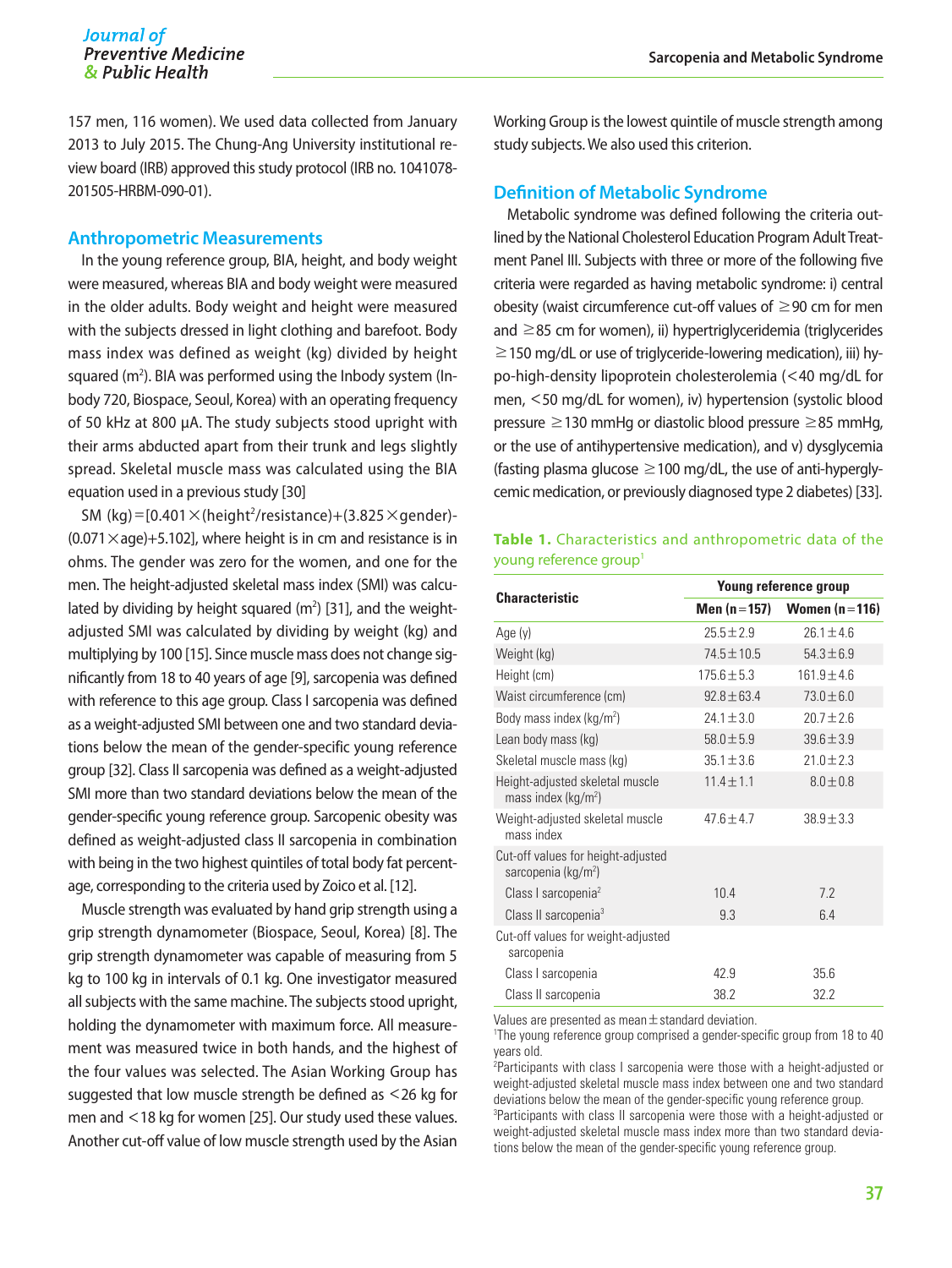### **Statistical Analysis**

Data were analyzed using SPSS version 23.0 (IBM Corp., Armonk, NY, USA). To calculate the power, G\*Power version 3.1 was used. The associations of sarcopenia and sarcopenic obesity with metabolic syndrome were obtained from logistic regression models. The dependent variable was metabolic syndrome, and the independent variables were low muscle mass only, low muscle strength only, the presence of both low muscle mass and low muscle strength, sarcopenic obesity, and age. Risk ratios (RRs) with 95% confidence intervals (CIs) were calculated after controlling for age. A *p*-value <0.05 was considered statistically significant in the analysis.

## **RESULTS**

#### **Characteristics of the Study Population**

The cut-off values of height-adjusted class I sarcopenia in the young reference group were 10.4  $kg/m^2$  in men and 7.2 kg/m<sup>2</sup> in women (Table 1). The cut-off values of weight-adjusted class I sarcopenia in the young reference group were 42.9 in men and 35.6 in women. The cut-off values of height-ad-

#### **Table 2.** Characteristics and anthropometric data of subjects more than 40 years of age

| <b>Characteristic</b>                                               | Older adults     |                  |  |
|---------------------------------------------------------------------|------------------|------------------|--|
|                                                                     | Men (n=85)       | Women $(n=224)$  |  |
| Age (y)                                                             | 70.7土6.3         | 664±72           |  |
| Weight (kg)                                                         | $65.0 \pm 6.5$   | $60.7 \pm 9.4$   |  |
| Waist circumference (cm)                                            | 88.7±7.2         | $92.4 \pm 7.5$   |  |
| Total fat percentage (%)                                            | $23.3 \pm 7.0$   | $34.7 \pm 7.5$   |  |
| Systolic blood pressure (mmHg)                                      | $136.7 \pm 18.9$ | $131.0 \pm 16.0$ |  |
| Diastolic blood pressure (mmHg)                                     | $72.8 \pm 12.0$  | $73.4 \pm 10.6$  |  |
| Blood glucose (mg/dL)                                               | $156.8 \pm 57.4$ | $146.3 \pm 52.8$ |  |
| High density lipoprotein cholesterol<br>(mg/dL)                     | $41.4 \pm 11.0$  | $42.1 \pm 20.7$  |  |
| Triglycerides (mg/dL)                                               | $197.3 \pm 92.0$ | $7417 + 1277$    |  |
| Hypertension                                                        | 54(63.5)         | 150 (67.0)       |  |
| Diabetes mellitus                                                   | 27 (31.8)        | 75 (33.5)        |  |
| Both hypertension and diabetes<br>mellitus                          | 14 (16.5)        | 40 (17.9)        |  |
| Neither hypertension nor diabetes                                   | 18 (21.2)        | 39 (17.4)        |  |
| Metabolic syndrome                                                  | 40 (47.1)        | 166 (74.1)       |  |
| Hand grip strength (kg)                                             | $31.4 \pm 8.0$   | $19.3 \pm 5.3$   |  |
| Cut-off values for the two highest<br>quintiles of total fat (%)    | 25.8             | 36.5             |  |
| Cut-off values for the lowest quintile<br>of handgrip strength (kg) | 24.7             | 14.9             |  |

Values are presented as mean  $\pm$  standard deviation or number (%).

#### Journal of **Preventive Medicine** & Public Health

justed class II sarcopenia in the young reference group were 9.3 kg/m<sup>2</sup> in men and 6.4 kg/m<sup>2</sup> in women, and the cut-off values of weight-adjusted class II sarcopenia in the young reference group were 38.2 in men and 32.2 in women.

The characteristics of the adult subjects older than 40 are shown in Table 2. The average age was 70.7 years in men and 66.4 years in women. The average body weight was 65.0 kg in men and 60.7 kg in women. A total of 63.5% of the men and 67% of the women had hypertension, while 31.8% of the men and 33.5% of the women had diabetes, 16.5% of the men and 17.9% of the women had both hypertension and diabetes, 21.2% of the men and 17.4% of the women had neither hypertension nor diabetes, and 47.1% of the men and 74.1% of the women had metabolic syndrome. The cut-off value for belong to the two highest quintiles of total body fat percentage was 25.8% in men and 36.5% in women. The cut-off value for lowest quintile of handgrip strength was 24.7 kg in men and 14.9 kg in women.

## **Associations of Sarcopenia and Sarcopenic Obesity With Metabolic Syndrome**

The associations of sarcopenia and sarcopenic obesity with metabolic syndrome in men are shown in Table 3. The age-adjusted RR of metabolic syndrome being compared in people with or without sarcopenia defined in terms of muscle mass alone was 1.25 (95% CI, 1.06 to 1.47, *p*=0.008), which was statistically significant. The age-adjusted RR of metabolic syndrome in people with or without sarcopenia defined in terms of muscle strength alone was 0.94 (95% CI, 0.79 to 1.12, *p*=0.479), which was not statistically significant. The RR of metabolic syndrome being compared in people with or without sarcopenia defined in terms of both muscle mass and muscle strength was 1.20 (95% CI, 0.97 to 1.49, *p*=0.064), which was not statistically significant. The age-adjusted RR of metabolic syndrome being compared in people with or without sarcopenic obesity was 1.31 (95% CI, 1.10 to 1.56, *p*=0.003), which was statistically significant.

The associations of sarcopenia and sarcopenic obesity with metabolic syndrome in women are presented in Table 3. The age-adjusted RR of metabolic syndrome being compared in people with or without sarcopenia defined in terms of muscle mass alone was 1.12 (95% CI, 1.41 to 12.18, *p*<0.001), which was statistically significant. The age-adjusted RR of metabolic syndrome being compared in people with or without sarcopenia defined in terms of muscle strength only was 0.98 (95% CI,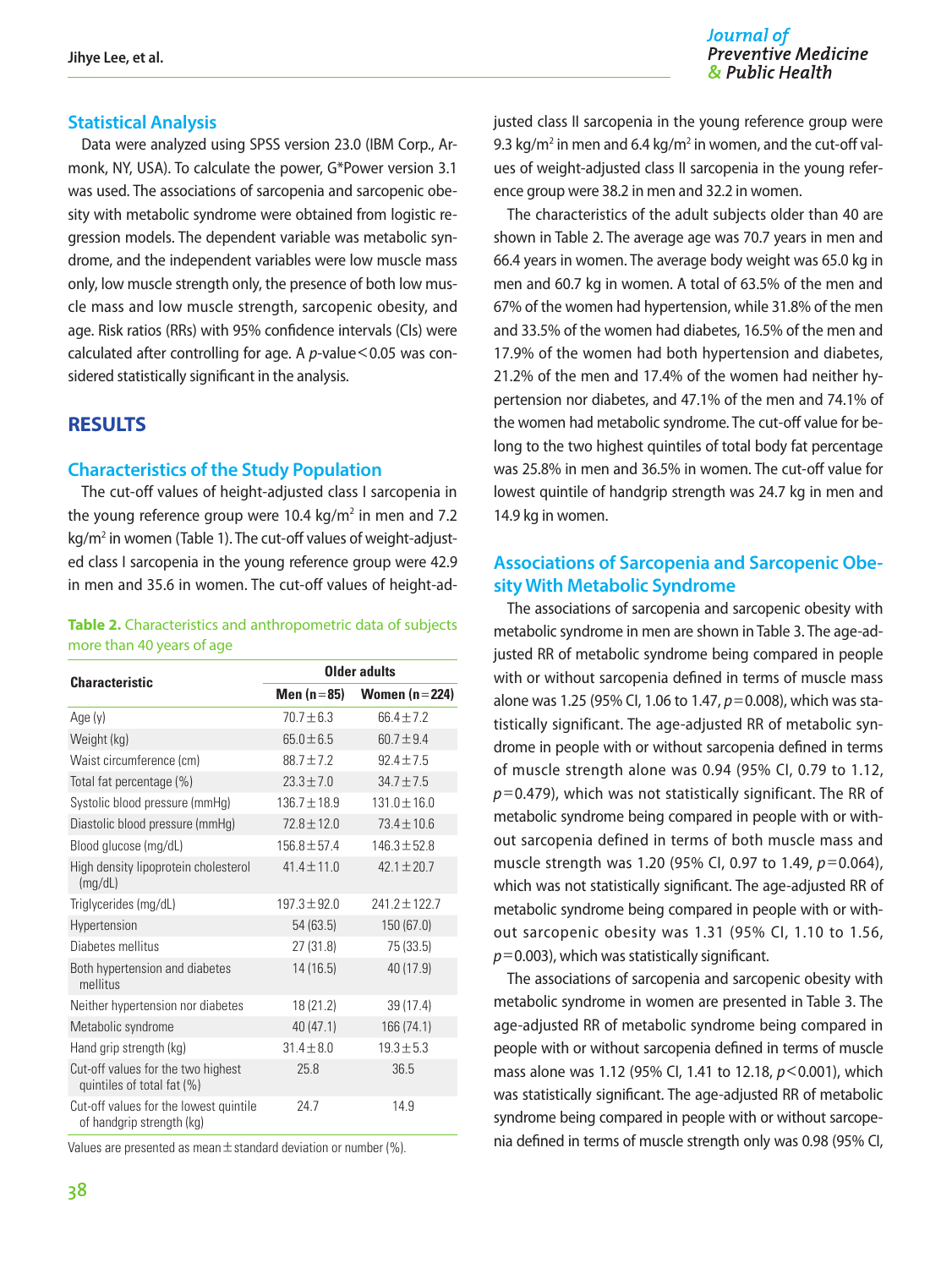**Table 3.** Age-adjusted associations of sarcopenia (using the following definitions: low muscle mass<sup>1</sup> only, low muscle strength-1<sup>2</sup> only, low muscle mass and low muscle strength-1, low muscle strength-2<sup>3</sup> only, and low muscle mass and low muscle strength-2), sarcopenic obesity<sup>4</sup>, and metabolic syndrome by gender

|                                   | <b>Metabolic syndrome</b> | No metabolic syndrome | RR (95% CI)       | p-value |
|-----------------------------------|---------------------------|-----------------------|-------------------|---------|
| Men                               | 40                        | 45                    |                   |         |
| Muscle mass                       |                           |                       |                   |         |
| Normal                            | 32                        | 43                    | 1.00 (reference)  |         |
| Low                               | 8                         | $\mathbf{2}$          | 1.25(1.06, 1.47)  | 0.008   |
| Muscle strength-1                 |                           |                       |                   |         |
| Normal                            | 33                        | 34                    | 1.00 (reference)  |         |
| Low                               | $\overline{7}$            | 11                    | 0.94(0.79, 1.12)  | 0.48    |
| Muscle mass and muscle strength-1 |                           |                       |                   |         |
| Normal                            | 29                        | 33                    | 1.00 (reference)  |         |
| Low                               | $\sqrt{3}$                | $\mathbf{1}$          | 1.20 (0.97, 1.49) | 0.06    |
| Muscle strength-2                 |                           |                       |                   |         |
| Normal                            | 33                        | 34                    | 1.00 (reference)  |         |
| Low                               | $\overline{7}$            | 11                    | 0.94(0.79, 1.12)  | 0.48    |
| Muscle mass and muscle strength-2 |                           |                       |                   |         |
| Normal                            | 29                        | 33                    | 1.00 (reference)  |         |
| Low                               | $\sqrt{3}$                | $\mathbf{1}$          | 1.20 (0.97, 1.49) | 0.06    |
| Sarcopenic obesity                |                           |                       |                   |         |
| Normal                            | 33                        | 43                    | 1.00 (reference)  |         |
| Abnormal                          | $\overline{7}$            | $\mathbf{2}$          | 1.31 (1.10, 1.56) | 0.003   |
| Women                             | 166                       | 58                    |                   |         |
| Muscle mass                       |                           |                       |                   |         |
| Normal                            | 126                       | 54                    | 1.00 (reference)  |         |
| Low                               | 40                        | $\overline{4}$        | 1.12 (1.06, 1.19) | < 0.001 |
| Muscle strength-1                 |                           |                       |                   |         |
| Normal                            | 106                       | 36                    | 1.00 (reference)  |         |
| Low                               | 60                        | 22                    | 0.98(0.91, 1.05)  | 0.78    |
| Muscle mass and muscle strength-1 |                           |                       |                   |         |
| Normal                            | 82                        | 36                    | 1.00 (reference)  |         |
| Low                               | 16                        | $\overline{4}$        | 1.05 (0.94, 1.18) | 0.33    |
| Muscle strength-2                 |                           |                       |                   |         |
| Normal                            | 133                       | 46                    | 1.00 (reference)  |         |
| Low                               | 33                        | 12                    | 0.98(0.89, 1.07)  | 0.73    |
| Muscle mass and muscle strength-2 |                           |                       |                   |         |
| Normal                            | 101                       | 46                    | 1.00 (reference)  |         |
| Low                               | 8                         | $\overline{4}$        | 0.94(0.78, 1.14)  | 0.89    |
| Sarcopenic obesity                |                           |                       |                   |         |
| Normal                            | 126                       | 55                    | 1.00 (reference)  |         |
| Abnormal                          | 40                        | 3                     | 1.17 (1.10, 1.25) | < 0.001 |

Multiple logistic regression was performed, adjusting for age.

RR, risk ratio; CI, confidence interval.

1 Low muscle mass refers to participants with class II sarcopenia, defined as a weight-adjusted skeletal muscle mass index more than two standard deviations below the mean of the gender-specific young reference group.

2 Low muscle strength-1 refers to participants whose handgrip strength was less than 26 kg in men and less than 18 kg in women.

3 Low muscle strength-2 refers to participants whose handgrip strength was less than 24.7 kg in men and less than 14.9 kg in women.

4 Sarcopenic obesity refers to participants with class II sarcopenia, as defined by a weight-adjusted skeletal muscle mass index more than two standard deviations below the mean of the gender-specific young reference group, as well as falling into the two highest quintiles of total body fat percentage.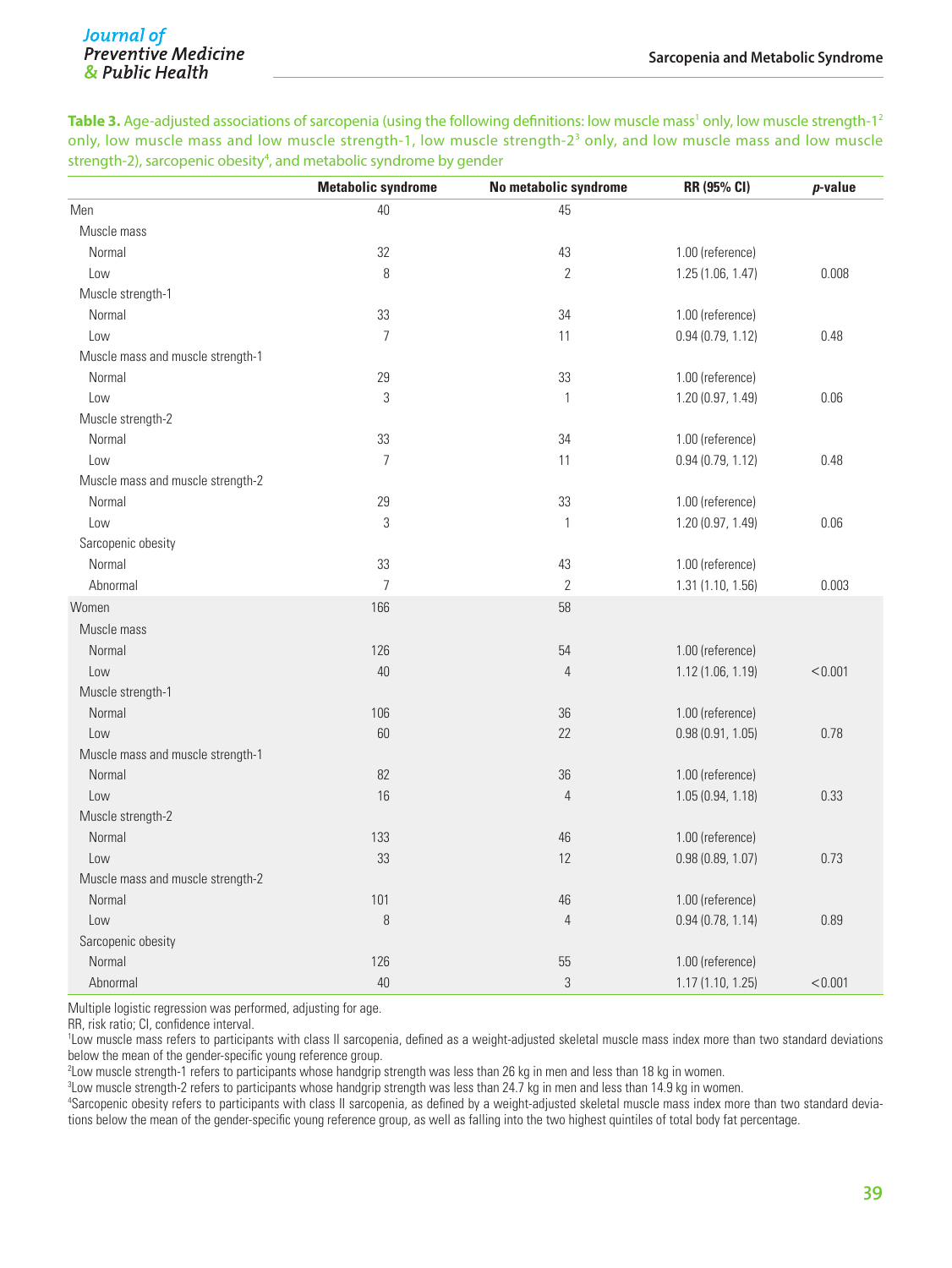0.91 to 1.05,  $p=0.783$ ), which was not statistically significant. The RR of metabolic syndrome being compared in people with or without sarcopenia defined in terms of both muscle mass and muscle strength was 1.05 (95% CI, 0.94 to 1.18, *p*=0.335), which was not statistically significant. The RR of metabolic syndrome being compared in people with or without sarcopenia defined only in terms of muscle strength was 0.98 (95% CI, 0.89 to 1.07, *p*=0.732), which was not statistically significant, and when defined in terms of both muscle mass and muscle strength, the RR was 0.94 (95% CI, 0.78 to 1.14, *p*=0.889), which was not statistically significant. The age-adjusted RR of metabolic syndrome being compared in people with or without sarcopenic obesity was 1.17 (95% CI, 1.10 to 1.25, *p*<0.001), which was statistically significant.

## **DISCUSSION**

Our study evaluated associations of sarcopenia, defined in terms of muscle mass only, muscle strength only, or muscle mass together with muscle strength, and sarcopenic obesity with metabolic syndrome. The association between sarcopenia defined only in terms of muscle mass and metabolic syndrome was statistically significant in both men and women (RR in men, 1.25; 95% CI, 1.06 to 1.47, *p*=0.008; RR in women, 1.12; 95% CI, 1.06 to 1.19,  $p$ <0.001). The associations between sarcopenia defined in terms of muscle strength alone using two distinct cut-off values with metabolic syndrome were not statistically significant in either men or women. When the Asian Working Group cut-off values of <26 kg for men and <18 kg for women were used, the RR was 0.94 (95% CI, 0.79 to 1.12, *p*=0.479) in men and 0.98 (95% CI, 0.91 to 1.05, *p*=0.783) in women, whereas when the lower quintile was used, the RR was 0.94 (95% CI, 0.79 to 1.12, *p*=0.479) in men and 0.98 (95% CI, 0.89 to 1.07, *p*=0.732) in women. Many study subjects had normal muscle mass and low muscle strength, or had low muscle mass and normal muscle strength. Muscle strength does not predict metabolic syndrome, because the relationship between muscle mass and muscle strength is not linear. The associations between sarcopenia defined in terms of muscle mass and muscle strength using two distinct cut-off values were not statistically significant in either men or women. When sarcopenia was defined in terms of muscle mass and the Asian Working Group cut-off values of muscle strength, the RR of sarcopenia and metabolic syndrome was 1.20 (95% CI, 0.97 to 1.49, *p*=0.064) in men and 1.05 (95% CI, 0.94 to 1.18, *p*=0.335) in

women. When sarcopenia was defined in terms of muscle mass and the lowest quintile of muscle strength, the corresponding RRs were 1.20 (95% CI, 0.97 to 1.49, *p*=0.064) for men and 0.94 (95% CI, 0.78 to 1.14, *p*=0.889) for women. Sarcopenia was only found to have a significant relationship with metabolic syndrome when defined in terms of muscle mass alone, suggesting that muscle mass is more significant than muscle strength in the context of metabolic syndrome. The association between sarcopenic obesity and metabolic syndrome was statistically significant in both men and women (RR in men, 1.31; 95% CI, 1.10 to 1.56, *p*= 0.003; RR in women, 1.17; 95% CI, 1.10 to 1.25, *p*<0.001). The confidence intervals in men were larger than in women because the sample size of men was small and the differences between the maximum and minimum values of muscle mass and muscle strength were large, reflecting the fact that individual anthropometric parameters vary more in Korean men than in Korean women. In the data from the Korea National Health and Nutrition Examination Survey (KNHANES), the standard deviations of height and weight were larger in men than in women [32]. We used the lowest quintile of study subjects as an additional cut-off value for defining low muscle strength [25]. Since no men had a grip strength between 24.7 kg and 26 kg, the prevalence ratios for the two different cut-off values did not change. A possible reason that the relationship was statistically insignificant in men was that sample size of men satisfying the both criteria of low muscle strength and low muscle mass was small. The power (1−β) of men when sarcopenia was defined using muscle mass alone was 0.16, compared to 0.14 when sarcopenia was defined both in terms of muscle mass and muscle strength. Further studies with more subjects are therefore needed.

In our study, 47.1% of men and 74.1% of women had metabolic syndrome. A previous study reported the prevalence of metabolic syndrome to be 18.8% in adults more than 20 years old and 43.1% in adults more than 70 years old [34]. The proportion of metabolic syndrome was higher in our study. The positive predictive value increases as the prevalence of the disease increases. More sarcopenic patients may have been present in our study due to the presence of more patients with metabolic syndrome. The prevalence of class II sarcopenia in our study was 19.6%, which is higher than the values reported by other studies of the Korean population [28,32].

In a previous study in the US, sarcopenia among obese and non-obese people was found to increase insulin resistance by 1.39 times in men and 1.16 times in women [26]. In a study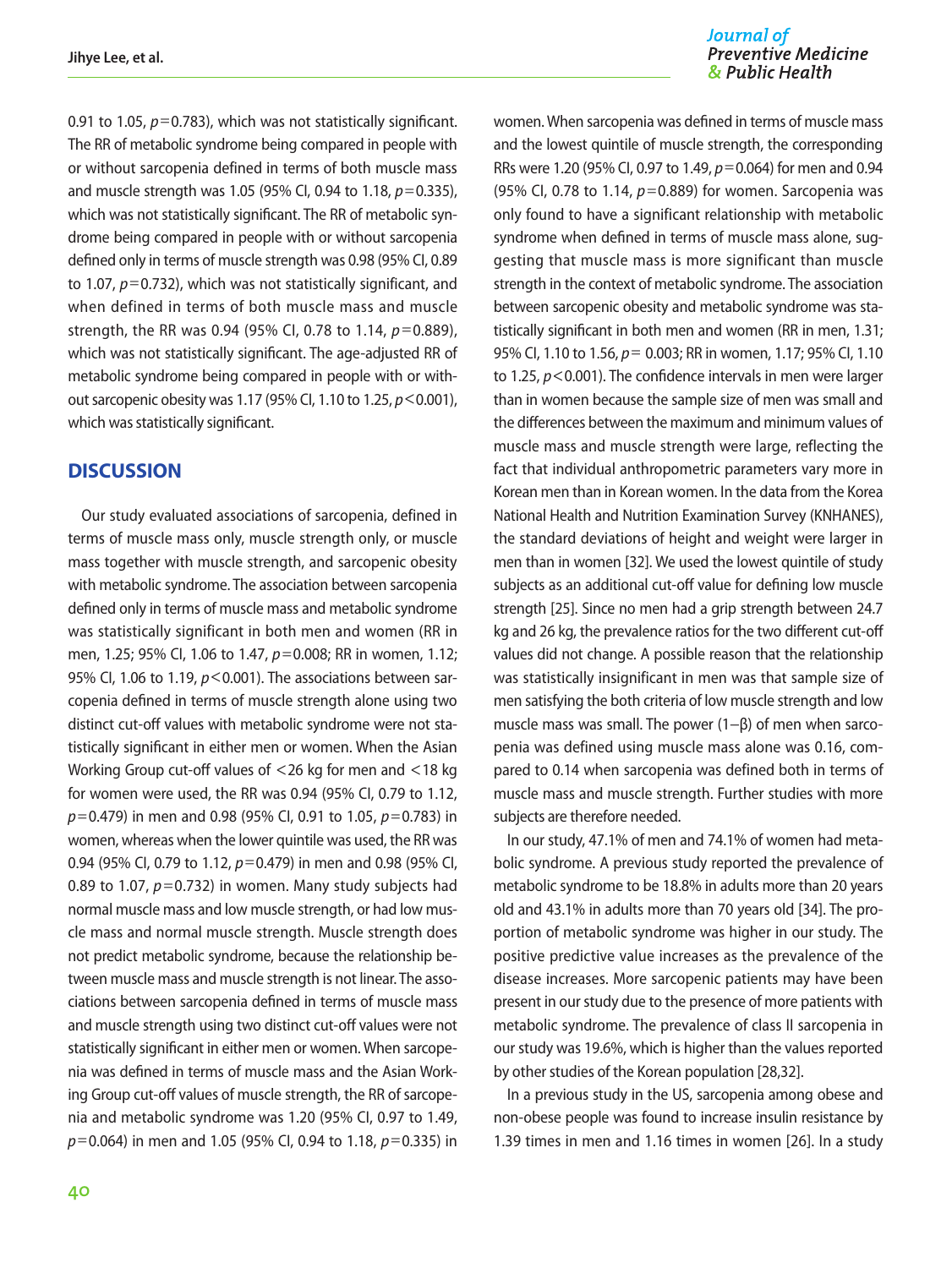conducted in the Korean population, sarcopenia was found to increase the risk of metabolic syndrome by two times in nonobese people [27]. In another Korean study, metabolic syndrome was found to be three times more common in men with sarcopenic obesity and two times more common in women with sarcopenic obesity [28]. Discrepancies may exist among studies due to diverse definitions of sarcopenia and sarcopenic obesity. In our study, sarcopenic obesity was defined as the two highest quintiles of total body fat percentage [12,28]. Using waist circumference, as in other studies [32], would have been inappropriate because waist circumference is a parameter used to define metabolic syndrome. The two highest quintiles of total body fat percentage were an appropriate metric because significantly more functional limitations have been found in subjects with the two highest quintiles of total body fat percentage [12]. Kim et al. [28] used the two highest quintiles of total body fat percentage, and found that sarcopenic obesity was associated with a threefold increased risk of metabolic syndrome. The associations of sarcopenia and sarcopenic obesity with metabolic syndrome were different among men and women. These results might be explained by gender differences in age-related changes in body composition. We found no statistically significant associations between muscle strength and metabolic syndrome. The prevalence ratios were 0.94 in men and 0.98 in women. These results were inconsistent with those of a previous study conducted in the UK [35]. The values of hand grip strength in the UK subjects were approximately 10 kg higher than those observed among the Korean subjects, making it inappropriate to apply the results of the UK study to the Korean population. In addition, people previously diagnosed with diabetes were excluded in that study, which reflects an error in the study design because diabetes is one of the criteria for metabolic syndrome [33]. Therefore, further study is needed with a larger sample size from the general population. The expression of the glucose transporter 4 transporter protein, which is involved in glucose uptake, has been found to be related to the volume of skeletal muscle fibers [36]. However, the relationship between glucose uptake and the contractile strength of skeletal muscle has not been elucidated, and further research is necessary to clarify the mechanisms involved.

Sarcopenia develops as part of the aging process, and can itself be a cause of low physical activity [8]. Low physical activity may, in turn, worsen sarcopenia and lead to sarcopenic obesity. Loss of muscle mass and low physical activity leads to a reduction of total energy expenditure [37]. Therefore, fat, es-

pecially visceral fat, is accumulated in the body. As visceral fat is accumulated and skeletal muscles, which are insulin-response target tissues, become less prevalent, metabolic syndrome would be expected to progress. Furthermore, larger quantities of visceral fat worsen insulin resistance and secrete pro-inflammatory adipokines that directly participate in catabolic reactions [38]. This vicious cycle worsens sarcopenia and metabolic syndrome. In addition, sarcopenia leads to stiffened arteries and can cause hypertension [23].

In this study, the prevalence of weight-adjusted class II sarcopenia defined by muscle mass alone was 12.8% in men and 19.6% in women. Sarcopenia defined in terms of both muscle mass and muscle strength was present in 5.8% of men and 8.9% of women. Our study is the first to calculate cut-off values of weight-adjusted SMI using BIA, and our findings can therefore be used as baseline data for further studies. Sarcopenia increased in prevalence with age. The prevalence of weight-adjusted class II sarcopenia defined only in terms of muscle mass measured by appendicular skeletal muscle mass (ASM) using dual-energy X-ray absorptiometry (DEXA) in the KNHANES was 12.4% in men and 11.8% in women, which was similar to the findings of our study for men but higher than we found among women [32]. In a study conducted in Korea, the height-adjusted ASM was 6.3% in men and 4.1% in women, which was lower than the findings of our study [28]. The prevalence of heightadjusted sarcopenia using BIA in Taiwan was found to be 23.6% in men and 18.6% in women [24]. The prevalence of weightadjusted sarcopenia using BIA in the US was found to be 7% in men and 10% in women [15]. Low muscle mass and low muscle mass or low physical performance using BIA in Japan was found to be present in 11.3% of men and 10% of women [39]. These discrepancies may have been due to the use of heightor weight-adjustment and differences in the study populations [24]. The height-adjusted method that is commonly used among white and black population are inappropriate in Asian population [32]. The weight-adjusted definition of sarcopenia is more strongly associated with metabolic syndrome in Asian population. Therefore, sarcopenia should be defined depending on the racial background of the study participants.

Magnetic resonance imaging (MRI) and computerized tomography are the gold standard for diagnosing sarcopenia [8]. However, these methods are inappropriate to use in field surveys due to their high cost [30]. DEXA has been used recently, but is also inappropriate in field surveys because it involves radiation exposure and the equipment is generally fixed in the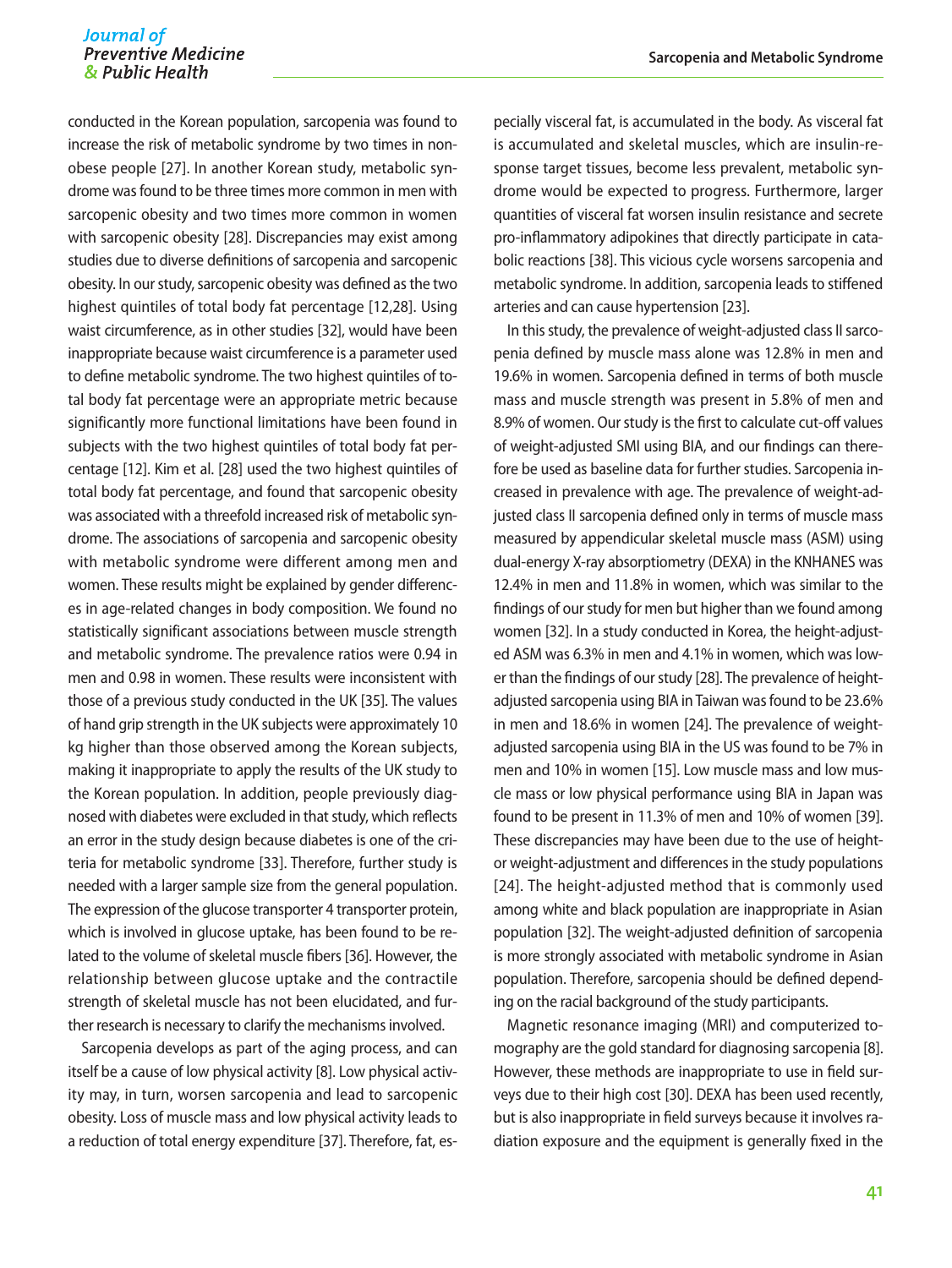hospital [25]. Recently, BIA was determined to have good reproducibility as a replacement for MRI in Asians [24]. In addition, BIA is non-invasive, involves no radiation exposure, involves equipment that is easy to transport, and is quick and easy to perform in comparison with DEXA [25]. Therefore, BIA may be an alternative for measuring muscle mass in largescale epidemiological examinations [24].

Sarcopenia can affect mortality [17], morbidity [14], and disability [15]. Therefore, the management of sarcopenia should be prioritized in community-based health services. It has been proven that exercise and protein supplements are effective in managing sarcopenia [40]. Nutritional education and exercise programs can be implemented on the community level. However, people with low socioeconomic status may experience difficulty in privately engaging in lifestyle interventions that require purchasing products. Intervention programs should therefore target this subgroup.

One of the limitations of this study is its cross-sectional design. Further study is needed with more subjects in order to identify the causal relationship between sarcopenia and metabolic syndrome. Second, selection bias may have been present because the data were obtained from volunteer participants visiting a health center. Third, the physical performance of the subjects was not evaluated.

In conclusion, the associations of sarcopenia defined only in terms of muscle mass and sarcopenic obesity with metabolic syndrome were found to be statistically significant in both men and women. The associations of sarcopenia defined in terms of muscle strength only and sarcopenia defined in terms of both muscle mass and muscle strength with metabolic syndrome were not statistically significant in either men or women. Further studies with more study subjects are necessary. For these reasons, sarcopenia, and especially sarcopenic obesity, should be considered in the management of non-communicable diseases by community-based health services.

## **ACKNOWLEDGEMENTS**

This research was supported by 2014 research grants from Chung-Ang University.

## **CONFLICT OF INTEREST**

The authors have no conflicts of interest associated with the material presented in this paper.

## **ORCID**

Jihye Lee *http://orcid.org/0000-0003-0484-6698* Yeon-pyo Hong *http://orcid.org/0000-0001-5332-5739* Hyun Ju Shin *http://orcid.org/0000-0001-9974-6731* Weonyoung Lee *http://orcid.org/0000-0003-1775-3044*

## **REFERENCES**

- 1. Shim MS, Lee MS, Oh NR, Kang KH. A study on duty awareness of public health-center workers. J Korea Conver Soc 2010;1(1): 83-91 (Korean).
- 2. Byun DH, Kim EJ, Park MB, Son HR, Park HK, Kim CB. Accessible strategy of the registration & management of hypertension and diabetes mellitus patients through the public-private partnership: policy implications fron the Hongcheon-gun case. Korean J Health Educ Promot 2013;30(4):111-123 (Korean).
- 3. Ministry of Health and Welfare. Korea health statistics 2013: Korea National Health and Nutrition Examination Survey (KNHANES VI-1). Sejong: Ministry of Health and Welfare; 2014, p. 52 (Korean).
- 4. Korea University Research and Business Foundation. Ansan community-based cohort study. Cheongju: Korea Centers for Disease Control and Prevention; 2013, p. 84 (Korean).
- 5. Statistics Korea. Annual report on the causes of death statistics 2013. Daejeon: Statistics Korea; 2014, p. 12 (Korean).
- 6. Hong S, Choi WH. Clinical and physiopathological mechanism of sarcopenia. Korean J Med 2012;83(4):444-454 (Korean).
- 7. Rosenberg IH. Sarcopenia: origins and clinical relevance. J Nutr 1997;127(5 Suppl):990S-991S.
- 8. Cruz-Jentoft AJ, Baeyens JP, Bauer JM, Boirie Y, Cederholm T, Landi F, et al. Sarcopenia: European consensus on definition and diagnosis: report of the European Working Group on Sarcopenia in Older People. Age Ageing 2010;39(4):412-423.
- 9. Balagopal P, Rooyackers OE, Adey DB, Ades PA, Nair KS. Effects of aging on in vivo synthesis of skeletal muscle myosin heavychain and sarcoplasmic protein in humans. Am J Physiol 1997; 273(4 Pt 1):E790-E800.
- 10. Prado CM, Wells JC, Smith SR, Stephan BC, Siervo M. Sarcopenic obesity: a critical appraisal of the current evidence. Clin Nutr 2012;31(5):583-601.
- 11. Hwang J, Lee W. Aging and sarcopenia: resistance exercise and protein intake in the elderly. Ewha J Human Move Sci 2009;12:15-20 (Korean).
- 12. Zoico E, Di Francesco V, Guralnik JM, Mazzali G, Bortolani A,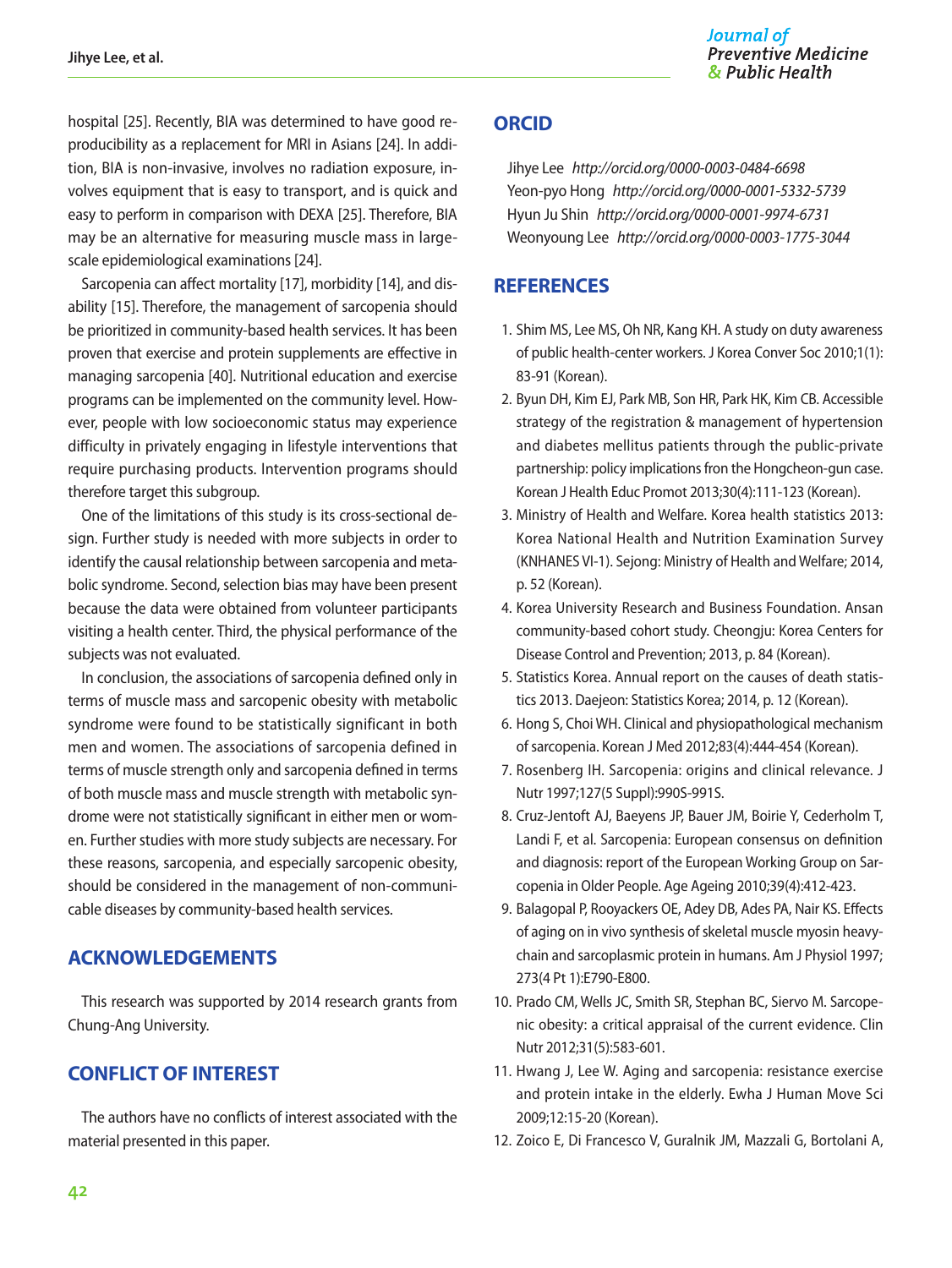Guariento S, et al. Physical disability and muscular strength in relation to obesity and different body composition indexes in a sample of healthy elderly women. Int J Obes Relat Metab Disord 2004;28(2):234-241.

- 13. World Health Organization. Ageing and life-course [cited 2009 Apr 30]. Available from: http://www.who.int/ageing/en/.
- 14. Sayer AA, Dennison EM, Syddall HE, Gilbody HJ, Phillips DI, Cooper C. Type 2 diabetes, muscle strength, and impaired physical function: the tip of the iceberg? Diabetes Care 2005;28(10): 2541-2542.
- 15. Janssen I, Heymsfield SB, Ross R. Low relative skeletal muscle mass (sarcopenia) in older persons is associated with functional impairment and physical disability. J Am Geriatr Soc 2002;50(5):889-896.
- 16. Janssen I, Shepard DS, Katzmarzyk PT, Roubenoff R. The healthcare costs of sarcopenia in the United States. J Am Geriatr Soc 2004;52(1):80-85.
- 17. Gale CR, Martyn CN, Cooper C, Sayer AA. Grip strength, body composition, and mortality. Int J Epidemiol 2007;36(1):228- 235.
- 18. Stenholm S, Harris TB, Rantanen T, Visser M, Kritchevsky SB, Ferrucci L. Sarcopenic obesity: definition, cause and consequences. Curr Opin Clin Nutr Metab Care 2008;11(6):693-700.
- 19. Klip A, Pâquet MR. Glucose transport and glucose transporters in muscle and their metabolic regulation. Diabetes Care 1990;13(3):228-243.
- 20. Reaven GM. Banting lecture 1988. Role of insulin resistance in human disease. Diabetes 1988;37(12):1595-1607.
- 21. Walsh K. Adipokines, myokines and cardiovascular disease. Circ J 2009;73(1):13-18.
- 22. Solerte SB, Gazzaruso C, Bonacasa R, Rondanelli M, Zamboni M, Basso C, et al. Nutritional supplements with oral amino acid mixtures increases whole-body lean mass and insulin sensitivity in elderly subjects with sarcopenia. Am J Cardiol 2008; 101(11A):69E-77E.
- 23. Sanada K, Miyachi M, Tanimoto M, Yamamoto K, Murakami H, Okumura S, et al. A cross-sectional study of sarcopenia in Japanese men and women: reference values and association with cardiovascular risk factors. Eur J Appl Physiol 2010;110(1): 57-65.
- 24. Chien MY, Huang TY, Wu YT. Prevalence of sarcopenia estimated using a bioelectrical impedance analysis prediction equation in community-dwelling elderly people in Taiwan. J Am Geriatr Soc 2008;56(9):1710-1715.
- 25. Chen LK, Liu LK, Woo J, Assantachai P, Auyeung TW, Bahyah

KS, et al. Sarcopenia in Asia: consensus report of the Asian Working Group for Sarcopenia. J Am Med Dir Assoc 2014;15(2): 95-101.

- 26. Srikanthan P, Hevener AL, Karlamangla AS. Sarcopenia exacerbates obesity-associated insulin resistance and dysglycemia: findings from the National Health and Nutrition Examination Survey III. PLoS One 2010;5(5):e10805.
- 27. Moon SS. Low skeletal muscle mass is associated with insulin resistance, diabetes, and metabolic syndrome in the Korean population: the Korea National Health and Nutrition Examination Survey (KNHANES) 2009-2010. Endocr J 2014;61(1):61-70.
- 28. Kim TN, Yang SJ, Yoo HJ, Lim KI, Kang HJ, Song W, et al. Prevalence of sarcopenia and sarcopenic obesity in Korean adults: the Korean sarcopenic obesity study. Int J Obes (Lond) 2009; 33(8):885-892.
- 29. Lauretani F, Russo CR, Bandinelli S, Bartali B, Cavazzini C, Di Iorio A, et al. Age-associated changes in skeletal muscles and their effect on mobility: an operational diagnosis of sarcopenia. J Appl Physiol (1985) 2003;95(5):1851-1860.
- 30. Janssen I, Heymsfield SB, Baumgartner RN, Ross R. Estimation of skeletal muscle mass by bioelectrical impedance analysis. J Appl Physiol (1985) 2000;89(2):465-471.
- 31. Janssen I, Baumgartner RN, Ross R, Rosenberg IH, Roubenoff R. Skeletal muscle cutpoints associated with elevated physical disability risk in older men and women. Am J Epidemiol 2004; 159(4):413-421.
- 32. Kim YS, Lee Y, Chung YS, Lee DJ, Joo NS, Hong D, et al. Prevalence of sarcopenia and sarcopenic obesity in the Korean population based on the Fourth Korean National Health and Nutritional Examination Surveys. J Gerontol A Biol Sci Med Sci 2012; 67(10):1107-1113.
- 33. Grundy SM, Cleeman JI, Daniels SR, Donato KA, Eckel RH, Franklin BA, et al. Diagnosis and management of the metabolic syndrome: an American Heart Association/National Heart, Lung, and Blood Institute Scientific Statement. Circulation 2005; 112(17):2735-2752.
- 34. Park E, Choi SJ, Lee HY. The prevalence of metabolic syndrome and related risk factors based on the KNHANES V 2010. J Agric Med Community Health 2013;38(1):1-13 (Korean).
- 35. Sayer AA, Syddall HE, Dennison EM, Martin HJ, Phillips DI, Cooper C, et al. Grip strength and the metabolic syndrome: findings from the Hertfordshire Cohort Study. QJM 2007;100(11): 707-713.
- 36. Gaster M, Vach W, Beck-Nielsen H, Schrøder HD. GLUT4 expression at the plasma membrane is related to fibre volume